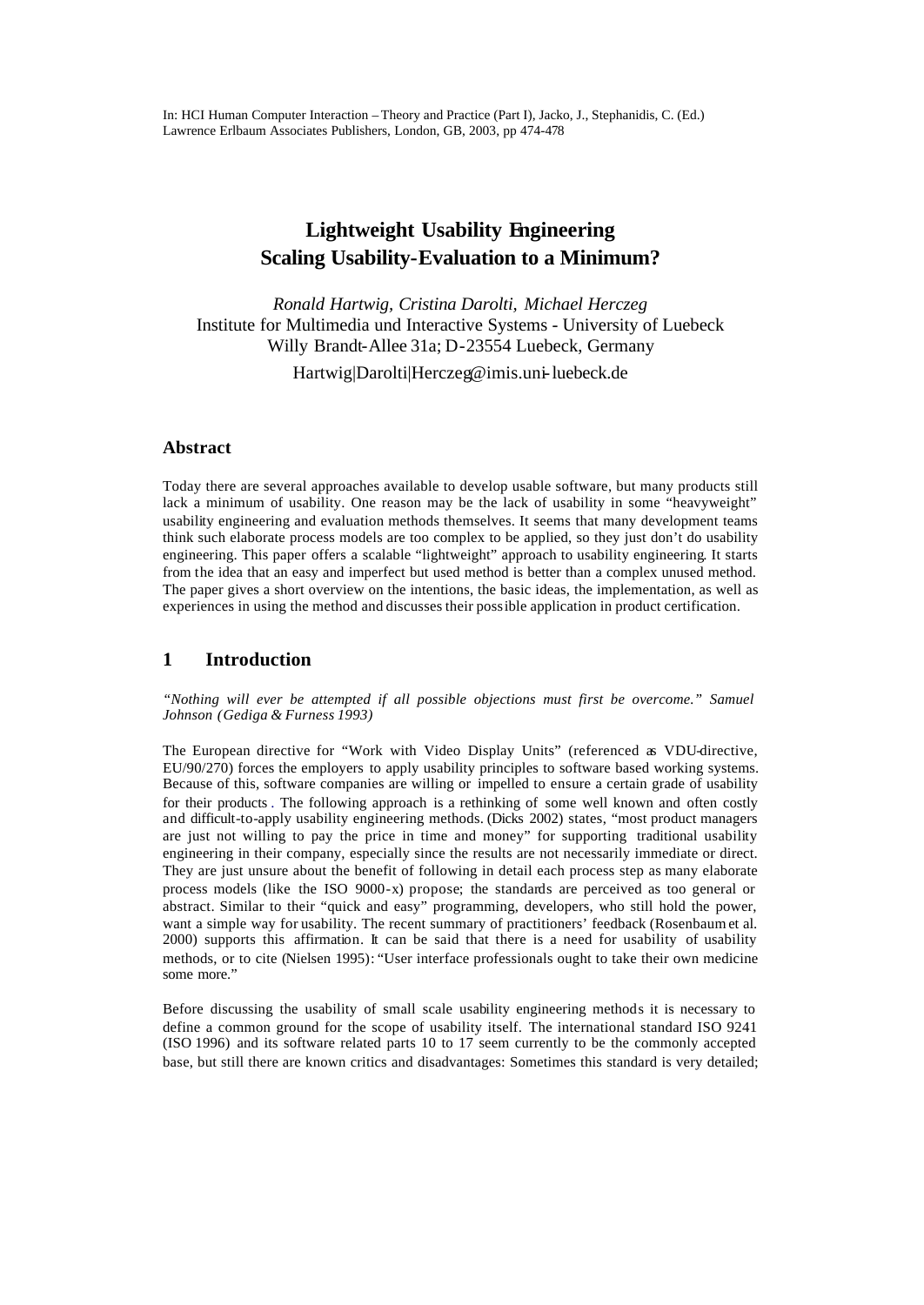sometimes only principles and examples are given. Therefore we focused on the definitions from ISO 9241 part 11 (defining usability as the product of effectiveness, efficiency and satisfaction) and the principles of part 10 (dialogue principles) and part 12 (presentation of information).

## **2 The Method**

The idea of scaling and combining different approaches was the conclusion of practical experiences with more elaborate methods. The first indicator was found in a master thesis (Hartwig 1997). The study showed that the use of static usability criteria lists did not justify the investment. In the study a software system was analy zed using heuristics, user tests and a criteria list derived from ISO 9241 called EVADIS (Oppermann et al. 1992 ). In this experiment the combination of heuristics and usability testing (4 tests) achieved an overall performance of detecting 90% of 48 problems (100% of all fatal problems, 89% severe, 71% medium, 100% simple) while the item list only helped finding 32% of all problems (20% fatal, 67% severe, 41% medium, 0% simple). Questionnaires were not used because the user sample was too small and assuming a return rate of 10 to 30% this would not have been reliable enough in terms of the statistical requirements of testing theory. The initial finding was that in spite of the low performance of the criteria list, the effort of using it was immense.

During the usability support of the multimedia production project "VFH" it got clear that the formative use of questionnaires did not support the constructive consulting work very much but again the effort to do it was high (Hartwig et al. 2002). No fatal or severe problem was detected using questionnaires, but the effort to organize and accomplish the inquiry took several days and involved many organizational resources. A third cause to doubt the usability of (too) heavyweight methods were experiences made in the development of a general standardized usability evaluation standard called "ErgoNorm" for the german accreditation office "DATech" (see (Dzida et al. 2001)) which tries to constitute a common ground for usability (product or process) certification. The authors think that the very elaborate way to conduct the engineering process as proposed by ISO 9000 derivates seems to deter many practitioners. But resources and the question at hand should match (Wixon et al. 2002). This impression is supported by the feedback from several ACM workshops described in (Rosenbaum et al. 2000).

The drawbacks described above determined the basic , maybe self evident, idea of this method: to allow downscaling to available resources, project size and required quality. Compared to the heavyweight approaches, where completeness is mandatory, we allow for scaling down the investment in usability engineering to whatever the project offers. The basic methods used for defining users, goals and usability requirements, for designing, testing and iterating are the classical, well known ones, (as described in approaches like "scenario based design" (Rosson, Carol 2002) or "contextual design" (Holtzblatt, Beyer, 1996)) but they are applied at a different level of detail and accuracy. The important difference to naively cutting down all efforts is keeping the central idea of quality management in mind: All findings must be comprehendible. If during the usability testing a potential problem appears it is checked against the context of use (Herczeg 1994) first. Only if the context of use and task and user attributes allow it, we call it a deficiency. Issues are justified using heuristic methods and expert usability knowledge. Only those issues that really affect the usability criteria and are relevant for the analysed task are rated as a problem. This ensures a minimum level of validity. Using the ideas of scenario based design (Rosson&Carroll 2002) ensures that at least the main tasks of the user are actually tested and reviewed. But in contrast to heavyweight approaches it is seen as sufficient to have one or two rough and general scenarios and to derive a small set of requirements instead of doing a full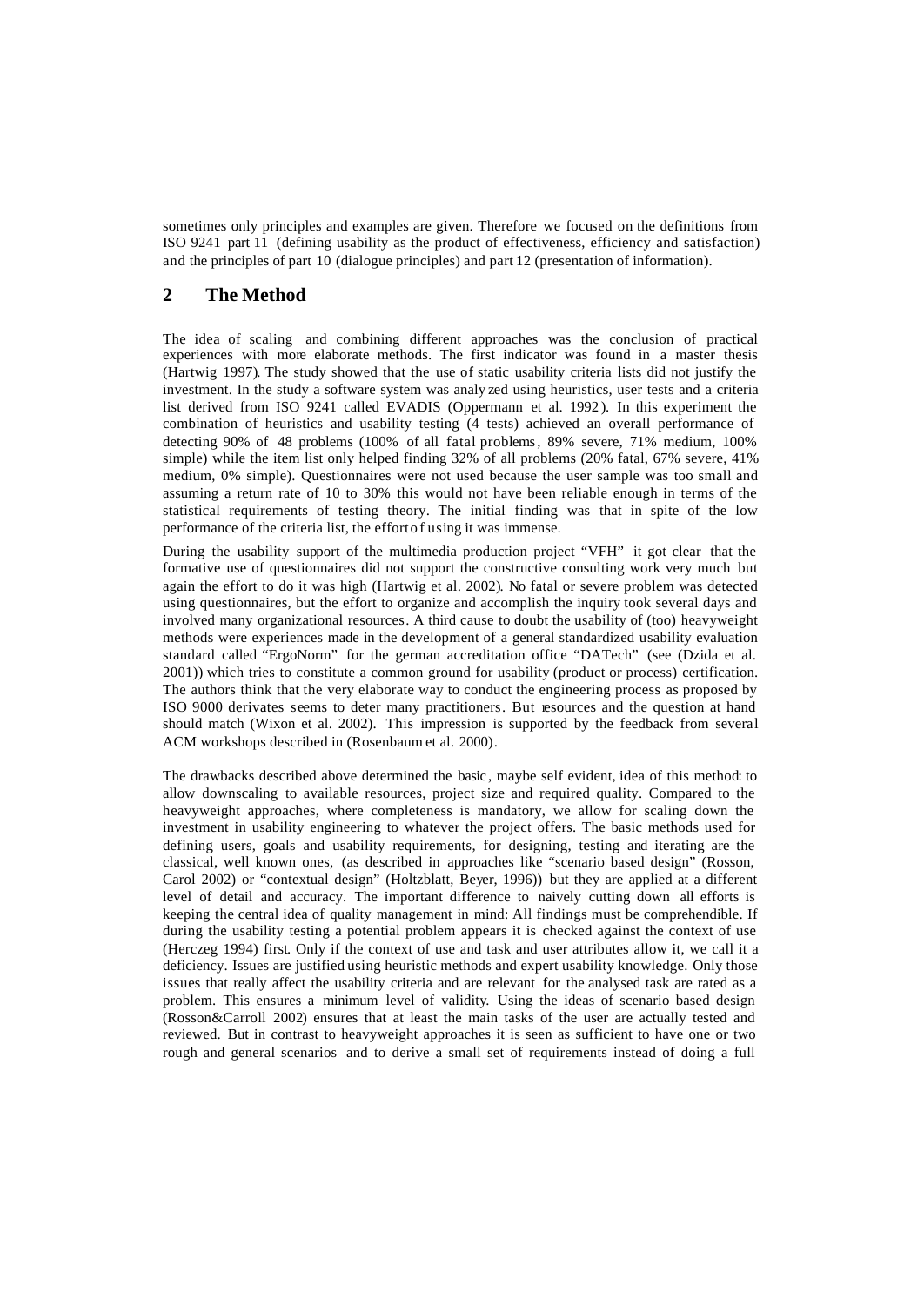featured version. The next subchapter gives an idea on how and where heavyweight and lightweight process versions differ.

Decisions about the level of accuracy i.e. the testing quality (lightweight vs. heavyweight) have to be a part of the general process and product quality goal definition process. Analogue to the development process this should take place as a "claims analysis" as described by (Rosson&Carroll, 2002). This allows for a legitimate declaration of quality and, thereby, for possible certification activities.

| Process<br>activity             | Heavyweight                                                                                                                                        | Lightweight                                                                                                                                                                                                                                                                       | Reasoning                                                                                                                                                                                                                                                                                                                                                                                                                         |
|---------------------------------|----------------------------------------------------------------------------------------------------------------------------------------------------|-----------------------------------------------------------------------------------------------------------------------------------------------------------------------------------------------------------------------------------------------------------------------------------|-----------------------------------------------------------------------------------------------------------------------------------------------------------------------------------------------------------------------------------------------------------------------------------------------------------------------------------------------------------------------------------------------------------------------------------|
| Context of use<br>documentation | Several use<br>scenarios observed<br>in real life context<br>with iterative re-<br>validation                                                      | Generic scenario<br>derived from<br>observations during<br>first user tests                                                                                                                                                                                                       | Being on site at the users<br>workplaces for usability testing was<br>a good time to document usage<br>scenarios as well. For the first tests<br>a hypothetical scenario was<br>assumed and then adopted after<br>testing                                                                                                                                                                                                         |
| Requirements<br>engineering     | The scenarios are<br>analyzed and all<br>requirements that<br>evolve are<br>documented. Test<br>criteria are derived<br>from these<br>requirements | Critical incidents from<br>user testing and<br>reviews as well as<br>questions from<br>developers are used<br>as indicators for<br>clarification needs.<br>Mainly these "open<br>questions" are taken<br>as starting points for<br>scenario based<br>requirements<br>engineering. | Many requirements are obvious<br>enough or fulfilled anyway so they<br>don't have to be documented at all.<br>Instead of a complete top-down<br>approach, potential problems are<br>used as actuators if they were<br>confirmed to be relevant. Only<br>these are target to requirements<br>engineering. This allows shorten ing<br>the documentation, communication<br>and evaluation of requirements to<br>an absolute minimum. |
| Evaluation                      | Expert reviews,<br>usability tests and<br>questionnaires are<br>conducted based<br>on the criteria<br>derived from the<br>scenarios.               | Expert reviews are<br>done based on the<br>smaller set of criteria<br>from above. Usability<br>testing is combined<br>with the context of<br>use analysis.<br>Questionnaires are<br>only used on a more<br>general level and<br>mainly for summative<br>purposes.                 | The main goal of the evaluation is<br>formative, so it mainly relies on<br>expertise and user testing. Both<br>are loosely connected to the<br>criteria developed so far. If critical<br>incidents appear, the context of<br>use documentation and the<br>requirements engineering are<br>refined for this part. The more<br>summative questionnaires are used<br>to back up the assumptions of the<br>overall quality            |

**Table 1**: Lightweight usability engineering in practice of the VFH-project ("lightweight") in comparison to the more elaborate DATech-Process ("Heavyweight")

Because of the limited space the implementation of the process is only denoted here (see Table 1) to give an idea on how this lightweight process looked like in practice of the VFH-project ("lightweight") in comparison to the more elaborate DATech-Process ("Heavyweight"). A more detailed description can be found in (Hartwig et al. 2002).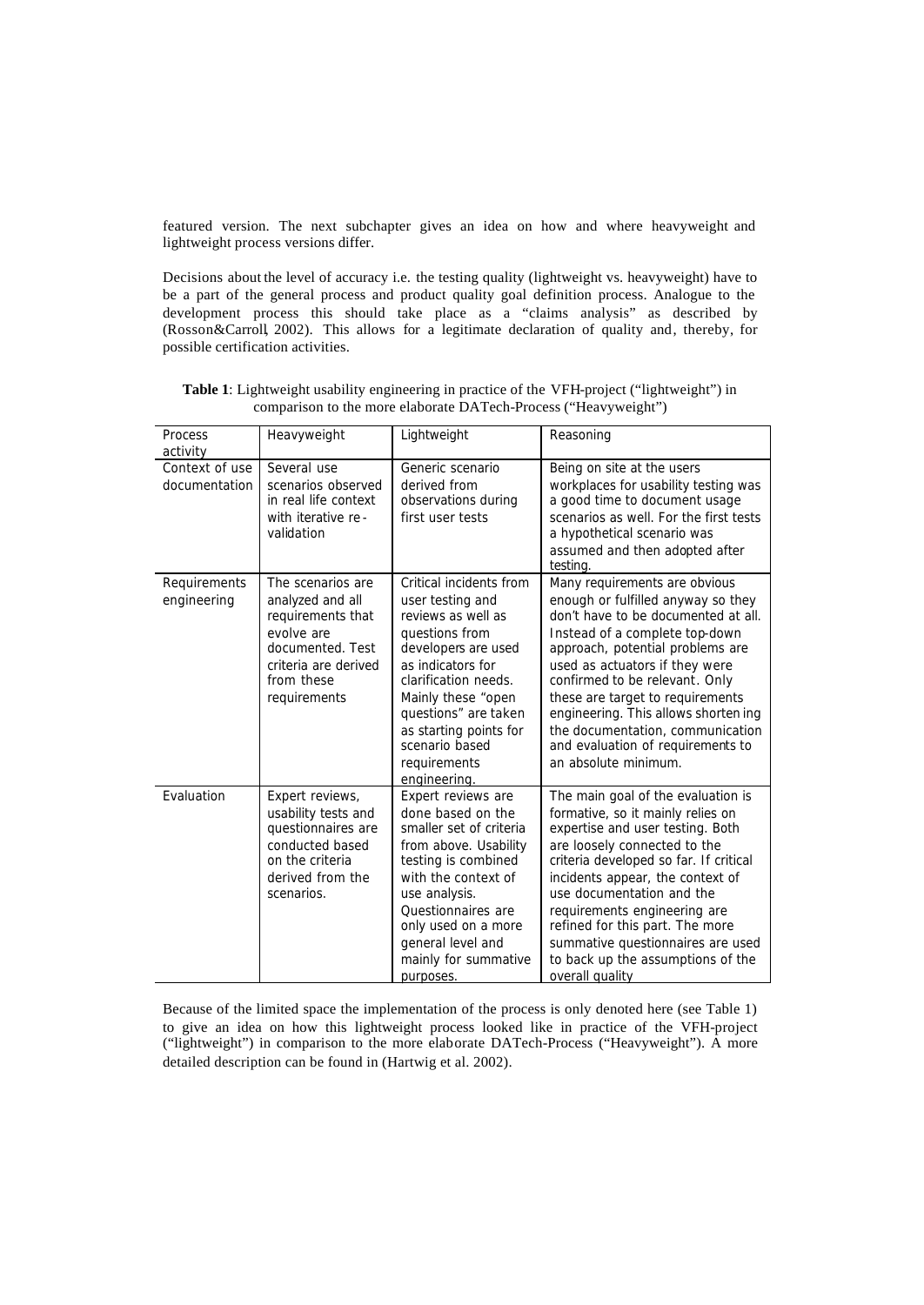### **3 Results**

It is difficult to quantify the success of the described lightweight method. In practice it was impossible to do the same project twice in order to compare the usability of this minimal approach to the complete heavyweight approach. But there are hints from practical use which support this more flexible way of applying usability engineering methods. The described method was used to assure the usability of 35 multimedia learning modules in a 5 year production process. About 120 persons were involved in the production process; these were spread over 5 major development laboratories all over northern Germany. About 7 man-years of usability engineering were available from two persons. 91 users were polled using standardized questionnaires after about 15 of the modules had been released and were used in daily business. Users were asked to answer how important a usability item is for their personal use and how satisfied they are with respect to this item. The answers were combined to a stress/relief-rating. Items which were rated as important influenced the rating more than those which users thought to be "nice to have" (see (Hartwig et al. 2002) for details). The analysis showed that those modules that were part of this lightweight usability engineering process were rated significantly better than those which where not affected. Also the overall average user satisfaction indicated a preference for those modules which had been produced using the described process model. Effectiveness and efficiency were rated based on the user tests where obstructions and impediments got obvious. Again, those modules which were part of the process had less fatal or severe problems. Compared, at least, to "no usability engineering at all" this method seems to support a better overall usability. The comparison to more elaborate methods seems self evident: It was simply impossible to allocate more resources to the usability engineering task so insisting on a possibly more exact and in terms of testing theory "better" engineering and evaluation approach would have stopped the project or at least all usability engineering activities.

### **4 Discussion**

First of all the described results are specific to the project VFH and may not directly be taken as evidence for other contexts. But the indicators show that our minimal approach is appropriate for many other development projects as well, although a number of problems arise: Scalability, which gives way for customization, also gives way for possible poor application of the method; so the success of the method depends on the way it is applied to the context. The authors think that in practice an easy method which introduces errors is better than no usability engineering at all. Problems with small test samples may by overcome using qualitative usability methods which are independent of the number of test-users. Concentrating on the main goal to make tools helpful for accomplishing tasks is the key to sensibly allocate scarce resources: "A lot can be accomplished quickly, easily, with little time, effort, or expense. The main secret is to observe real people doing real tasks." (Norman 2000). Relying on user testing has shortcomings because (especially laboratory) testing is always an artificial situation, participants are rarely representative of the whole population and the results, even if positive, cannot ensure that the product works. Testing focuses on tasks and therefore may not uncover larger problems like problems in overall system conceptual mo del (Dicks 2002). But both, "heavyweight" and "lightweight" methods suffer of this. In the end we mention the idea of "lightweight" quality certification by this method. It may be doubtful if it is fair to give away certificates based on such a method. Since quality may also be seen as scalable and controllable, the customers must be told about the limitations of the certificates. Any certificate must not be used as a 100% usability guarantee. Usability certificate should be seen as one minimal criterion among others (functionality, price, strategic decisions)